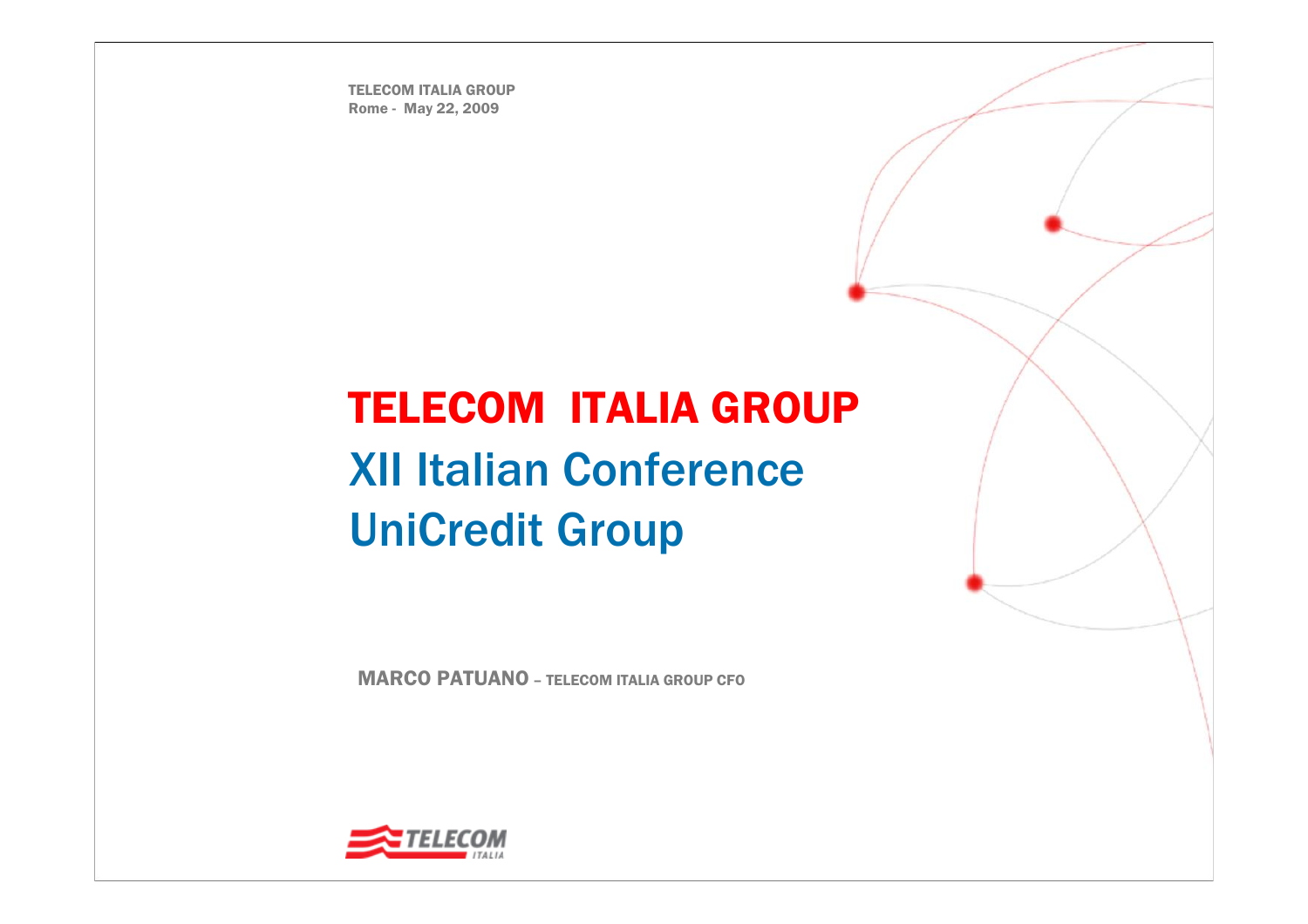#### Safe Harbour

These presentations contain statements that constitute forward-looking statements within the meaning of the Private Securities Litigation Reform Act of 1995. These statements appear in a number of places in this presentation and include statements regarding the intent, belief or current expectations of the customer base, estimates regarding future growth in the different business lines and the global business, market share, financial results and other aspects of the activities and situation relating to the Company.

Such forward looking statements are not guarantees of future performance and involve risks and uncertainties, and actual results may differ materially from those in the forward looking statements as a result of various factors. Analysts are cautioned not to place undue reliance on those forward looking statements, which speak only as of the date of this presentation. Telecom Italia Spa undertakes no obligation to release publicly the results of any revisions to these forward looking statements which may be made to reflect events and circumstances after the date of this presentation, including, without limitation, changes in Telecom Italia Spa business or acquisition strategy or to reflect the occurrence of unanticipated events. Analysts and investors are encouraged to consult the Company's Annual Report on Form 20-F as well as periodic filings made on Form 6-K, which are on file with the United States Securities and Exchange Commission.

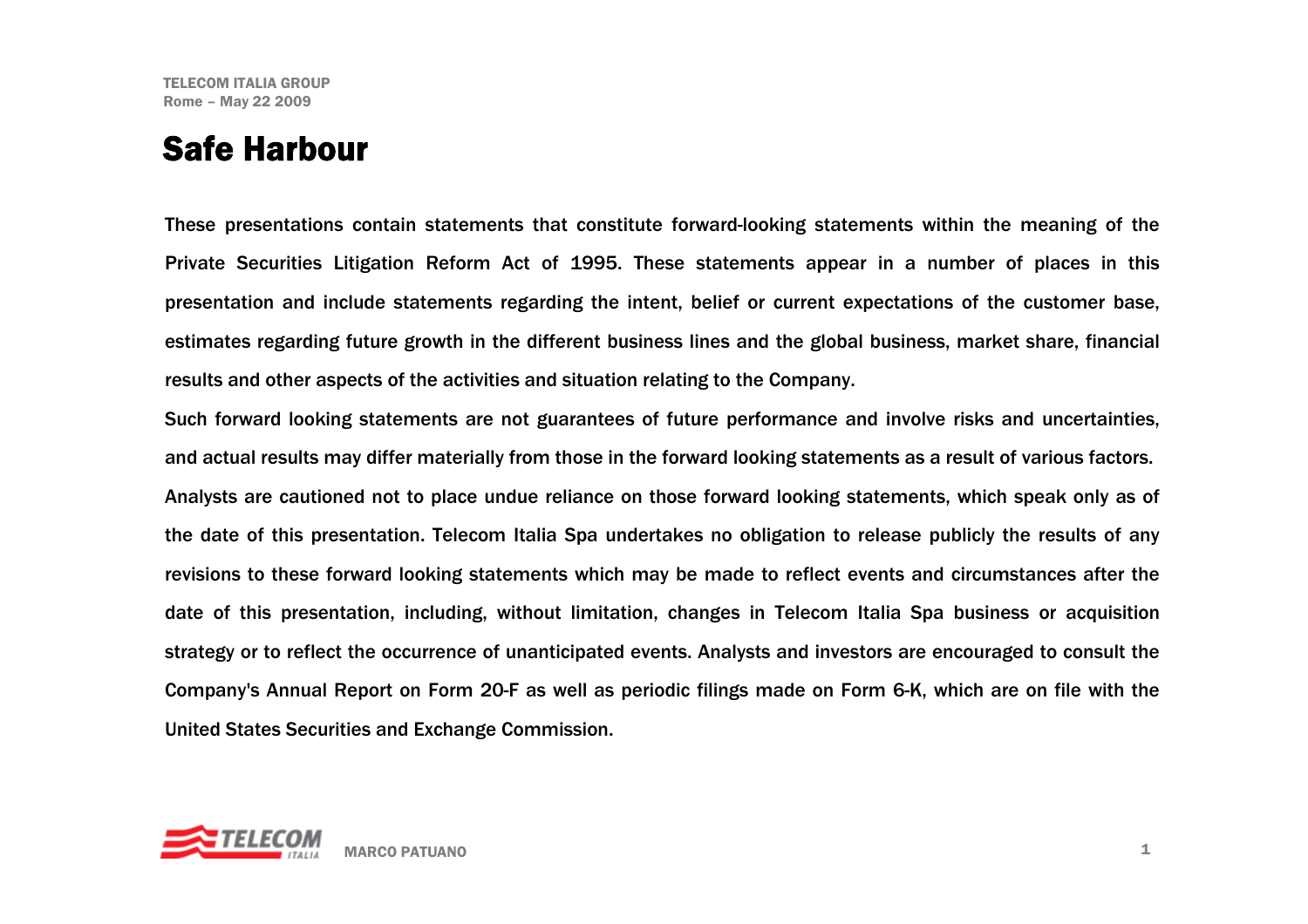#### Key Objectives and Strategy's Levers



 *A Platform to Create Solid Growth of Shareholder Value*

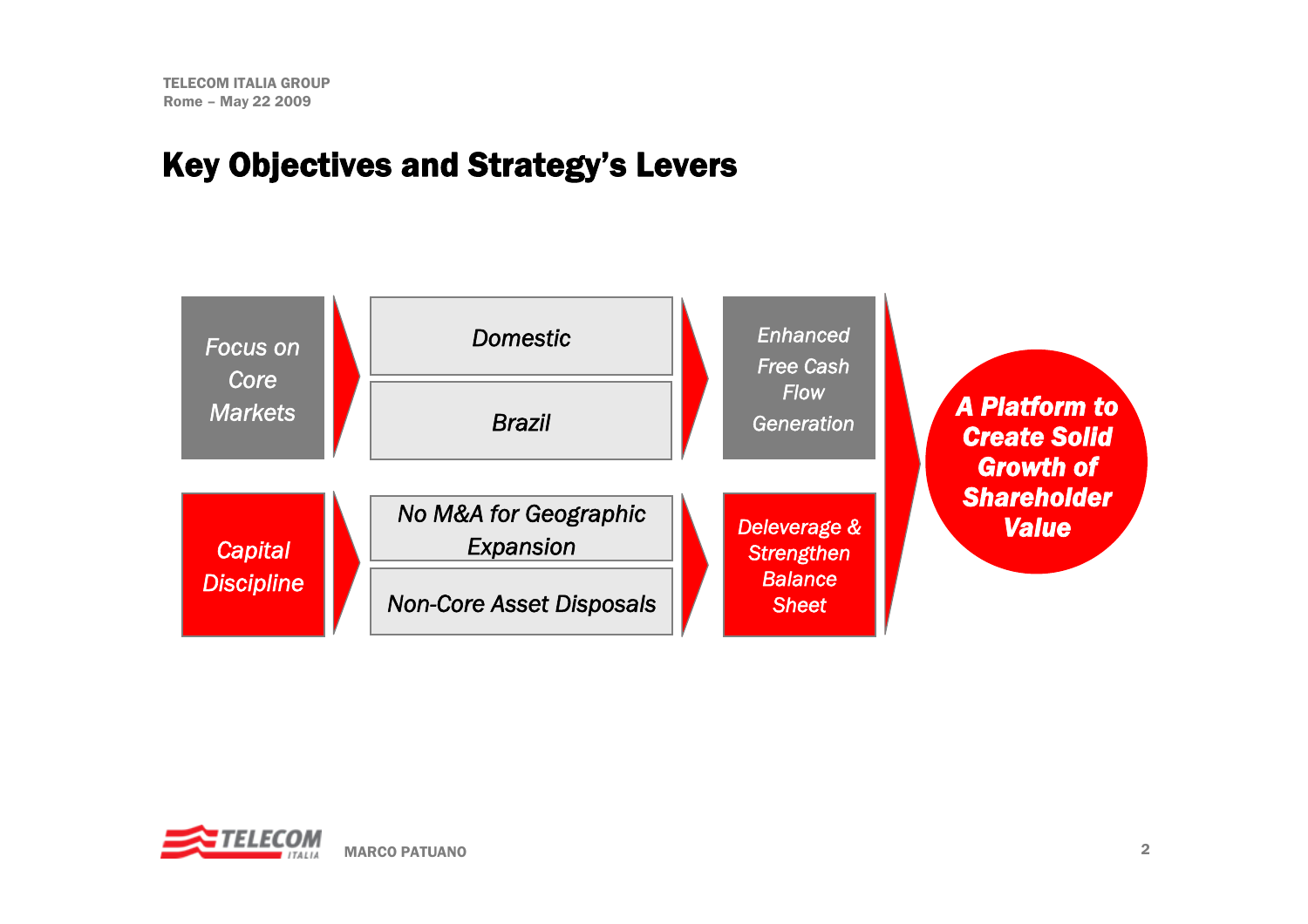#### Key Objectives and Commitments – 2009-2011



*(1) Including 5,000 announced in June 08*

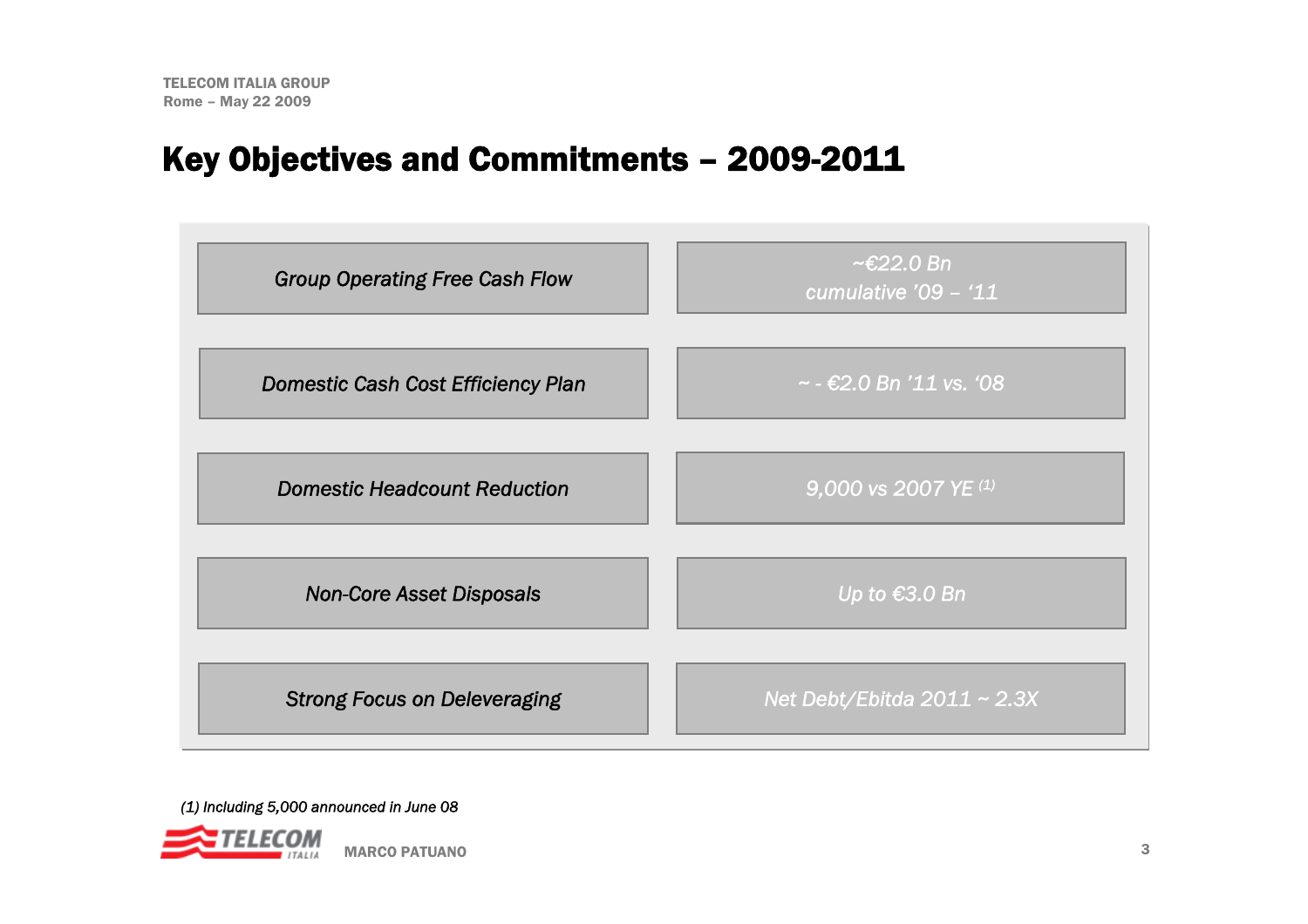

# TI Group 1Q09 – Priorities and Actions

| <b>Focus on</b><br><b>Core Markets</b>                                                                                                                                                                                                                                                                                                                 | <b>Cash Cost Control</b>                                                                                                                                                                                                                                                                                                                                                                            | <b>Financial Discipline</b>                                                                                                                                                                                                                                                                                    |
|--------------------------------------------------------------------------------------------------------------------------------------------------------------------------------------------------------------------------------------------------------------------------------------------------------------------------------------------------------|-----------------------------------------------------------------------------------------------------------------------------------------------------------------------------------------------------------------------------------------------------------------------------------------------------------------------------------------------------------------------------------------------------|----------------------------------------------------------------------------------------------------------------------------------------------------------------------------------------------------------------------------------------------------------------------------------------------------------------|
| <b>Customer centric</b><br>organization: a new<br>management team at work<br>Implementation of new sales<br>distribution channel<br>2009 offer portfolio<br>reshaped to target specific<br>needs of customer segments<br><b>Clear and strong commercial</b><br>roadmap in Brazil<br>Intelig deal: complementary<br>industrial and commercial<br>assets | <b>Cash Cost reduction program</b><br>fully on track: 25% of FY09<br>program already achieved<br><b>Headcount reduction plan</b><br>$\blacktriangleright$<br>going forward (76% already<br>completed)<br><b>Overall TI Group Cash Costs</b><br>▶<br>reduced by 7.5% vs 1Q08<br><b>Group Cash Cost on</b><br>▶<br>Revenues improved by 3p.p.<br><b>Domestic Cash Cost reduced</b><br>by 6.9% vs 1008 | $\triangleright$ Diversified and Hedged<br>Debt (~70% Fixed rate; FX<br>fully hedged)<br>▶ Strong Liquidity position<br>post dividend payments:<br>Euro 4.6 bln<br>Euro 2.6 bln refinancing<br>completed in Q1 (Euro 3.5)<br>bln to date) keeping cost<br>of debt around 6%<br><b>Disposal process started</b> |
|                                                                                                                                                                                                                                                                                                                                                        |                                                                                                                                                                                                                                                                                                                                                                                                     |                                                                                                                                                                                                                                                                                                                |

#### Strong Focus on Profitability and Cash Flow Generation

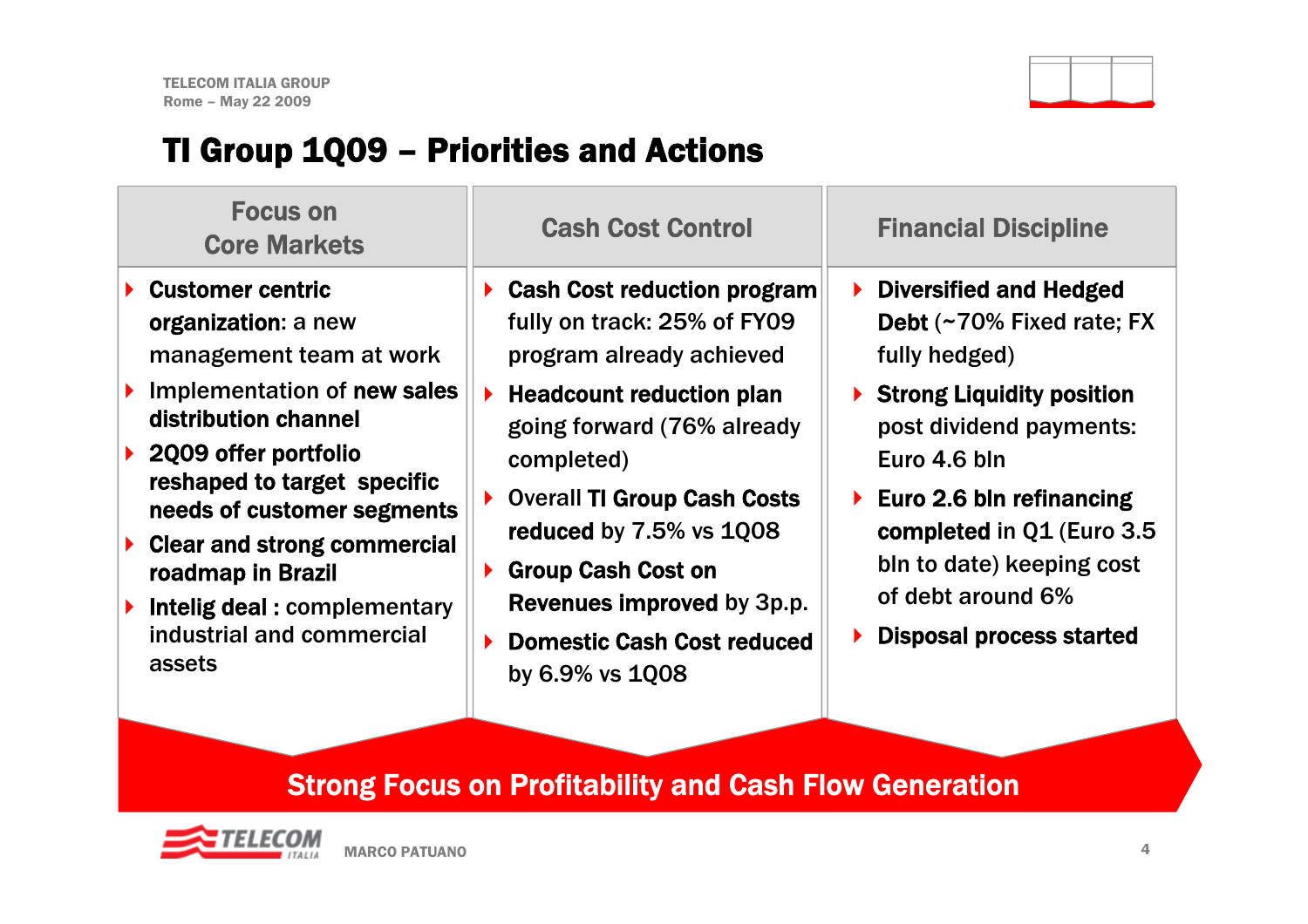TELECOM ITALIA GROUPRome – May 22 2009



### TI Group – Organic 1Q09 Results vs. 1Q08

*Euro mln, %*





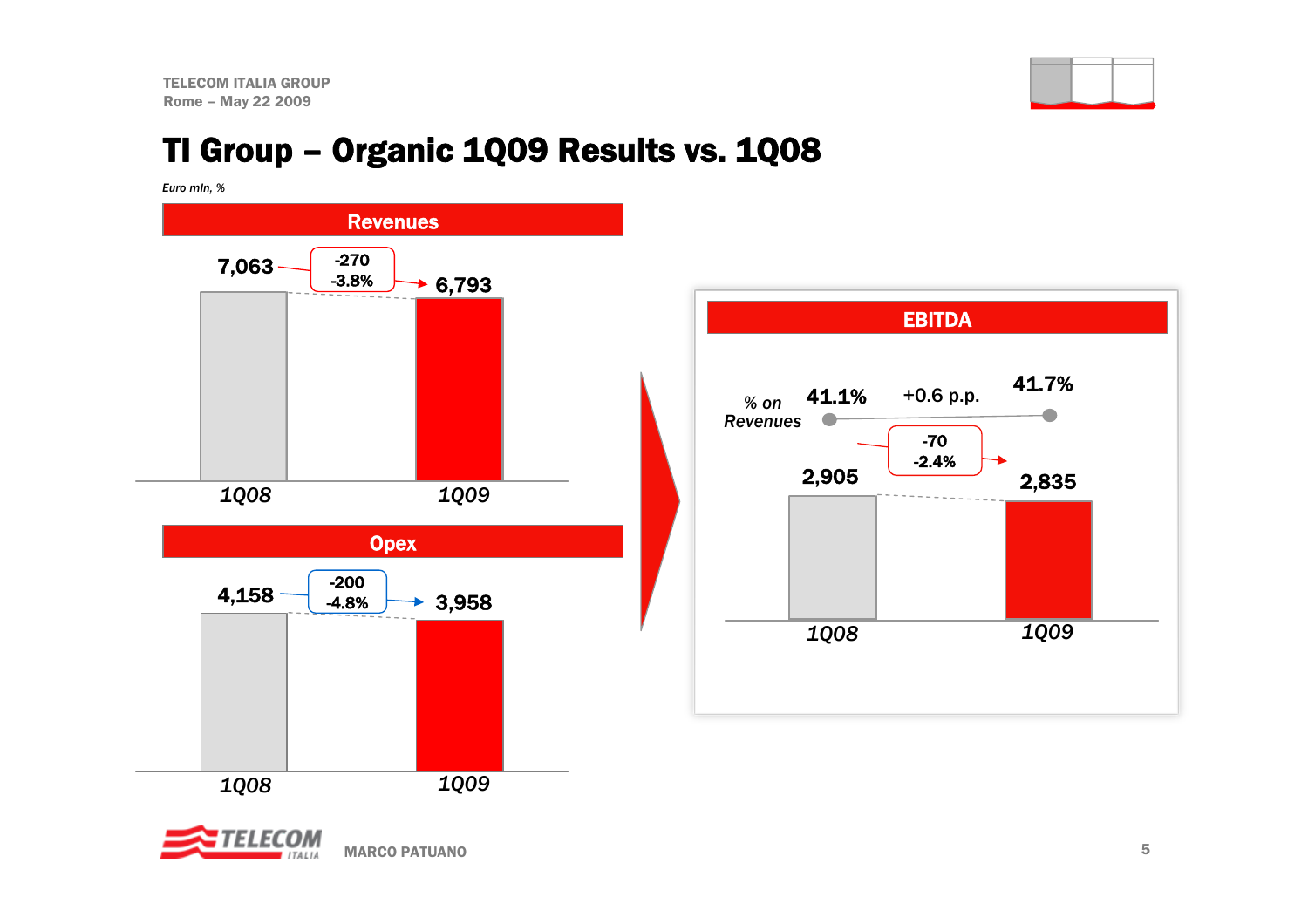

#### TI Group – Revenues Analysis

*Euro mln, Organic data, %*



#### Domestic Revenues

- Slowdown of domestic revenue performance as expected, mainly due to the short term impact of sales channel restructuring and calendar effect.
- ▶ Mobile performance (-7.1% YoY in 1Q09) reflects:
	- **Strong reduction of VAS content from the youth segment;**
	- even stronger focus on high margin revenue stream reflected into significantly lower handsets sales vs 1Q08.
- Improving fixed revenue trend (-2.0% YoY in 1Q09) through the positive impact of regulated price increase, steady broadband growth boosted by Alice Casa and continuous uptake of ICT.

#### TIM Brasil Revenues

![](_page_6_Figure_12.jpeg)

▶ Steady innovative VAS growth (~80% of total VAS) with TIM Web and TIM Fixo outperforming expectations in the mass market

Handsets portfolio

 $\triangleright$   $\sim$  1 mln handsets sold in recent dealer convention with massive mix improvement towards high end devices

Price repositioning completed: gained flexibility for next quarters

- ▶ Postpaid mix decline of -3.7 p.p.
- ▶ Reduction in pre-paid MOU
- **Less incoming revenues -4%**

![](_page_6_Picture_20.jpeg)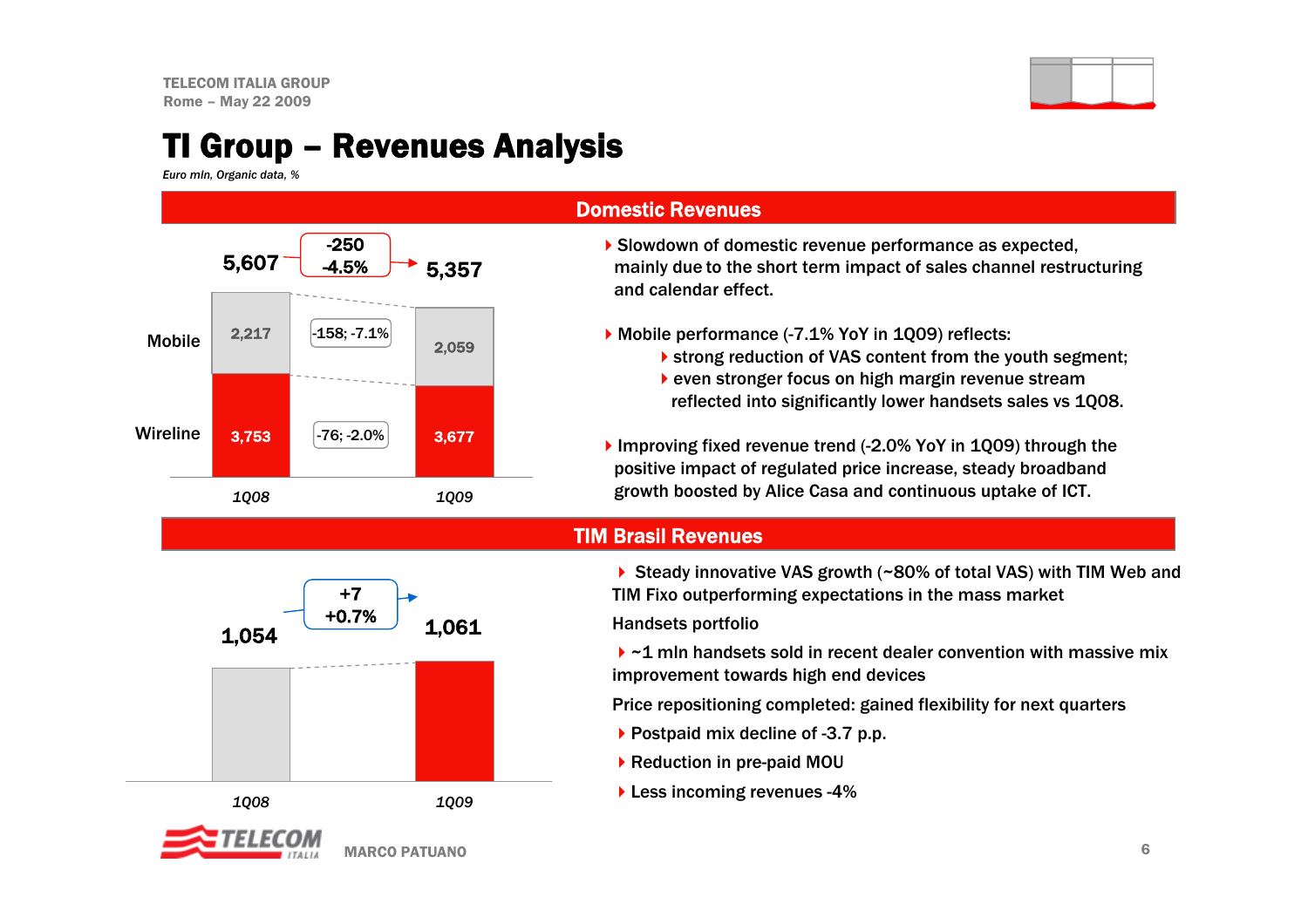![](_page_7_Picture_1.jpeg)

### Efficiency and Opex Control Offsetting Top Line Decline

*Euro mln, Organic data, %*

![](_page_7_Figure_4.jpeg)

![](_page_7_Picture_5.jpeg)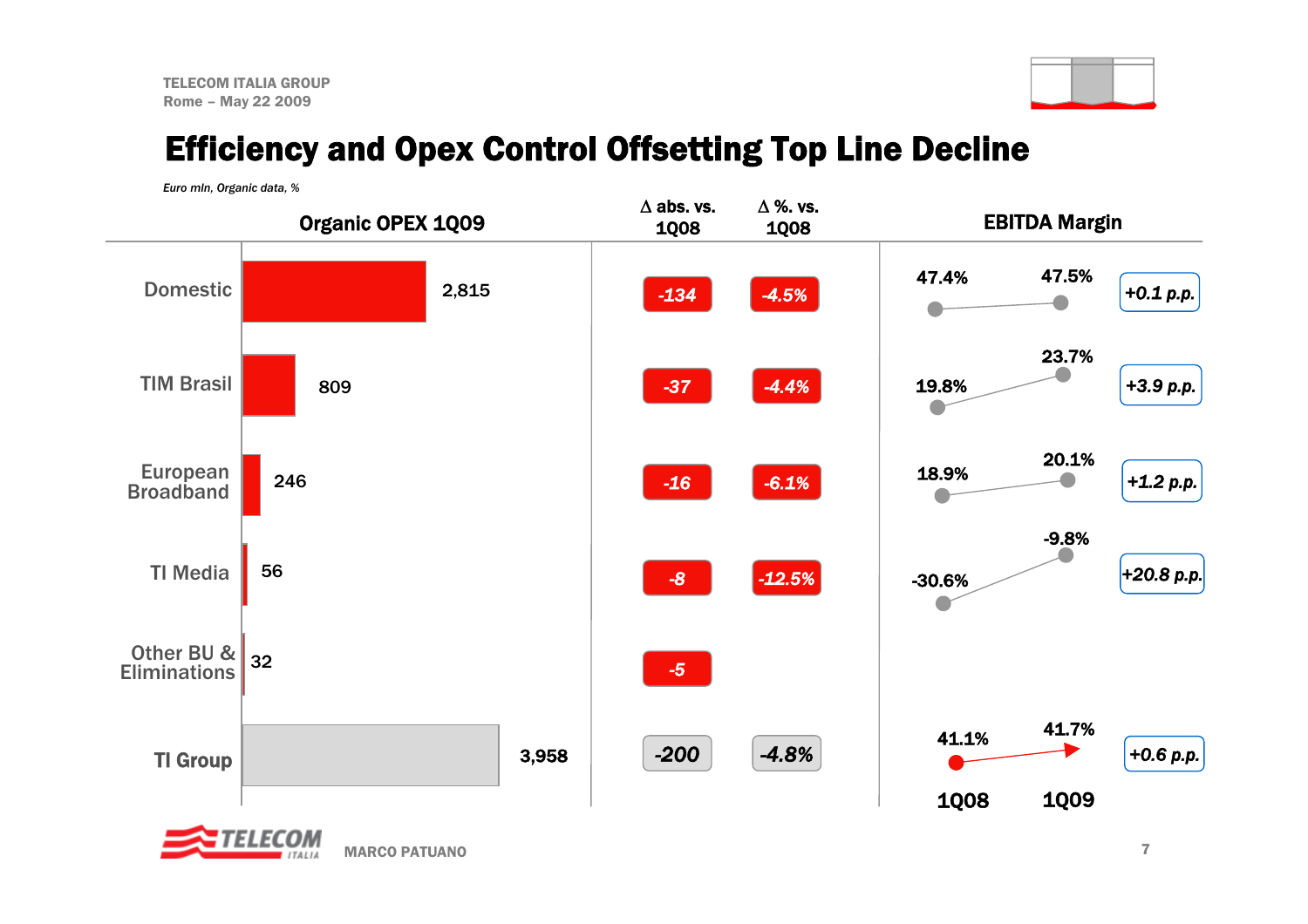![](_page_8_Picture_1.jpeg)

#### TI Group - EBITDA Analysis

+0.1p.p. 47.5% *% on Revenues*

 $2,658$  4.4%  $\rightarrow$  2.542 -116-4.4%

*1Q08 1Q09*

*Euro mln, Organic data, %*

47.4%

![](_page_8_Figure_4.jpeg)

- ▶ Significant OPEX reduction (-134 mln euro YoY) through a selective approach and rigorous cost control.
- EBITDA margin up for the second consecutive quarter confirms TI as the industry benchmark for profitability.
- ▶ Fully on track to deliver 2009 cash-cost reduction despite the challenging economic scenario.

TIM Brasil EBITDA

![](_page_8_Figure_9.jpeg)

MARCO PATUANO

- Rigorous financial discipline on "non growth" related investments
- ▶ Efficiency on Discretionary Costs down 10% YoY . Interconnections & Network Costs optimization (-4% Y0Y)
- ▶ Bad Debt under control: 4.5% of service revenues in 1009 (vs 5.9% in 1Q08)

![](_page_8_Picture_13.jpeg)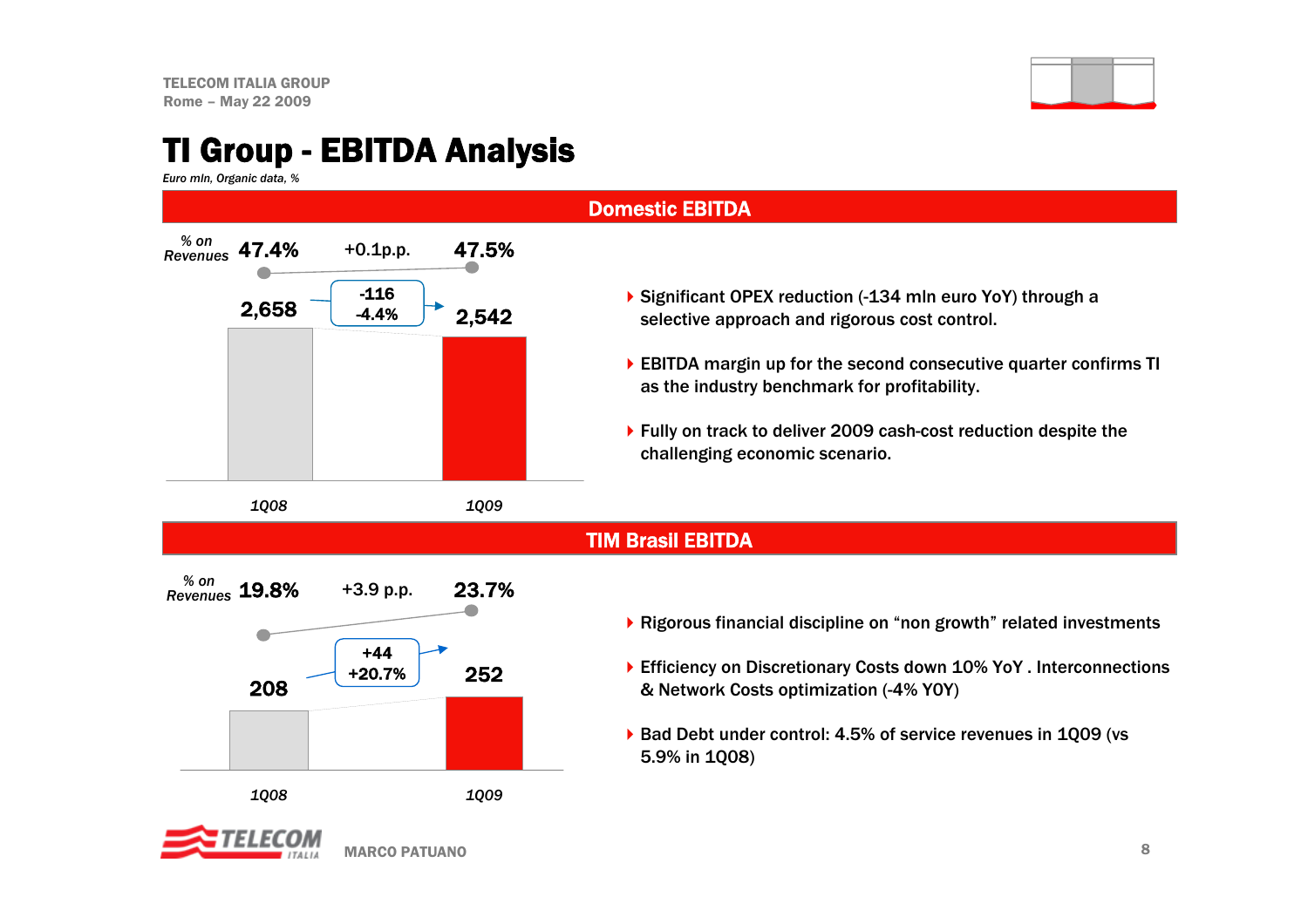#### Domestic Efficiency on track

![](_page_9_Figure_3.jpeg)

![](_page_9_Picture_4.jpeg)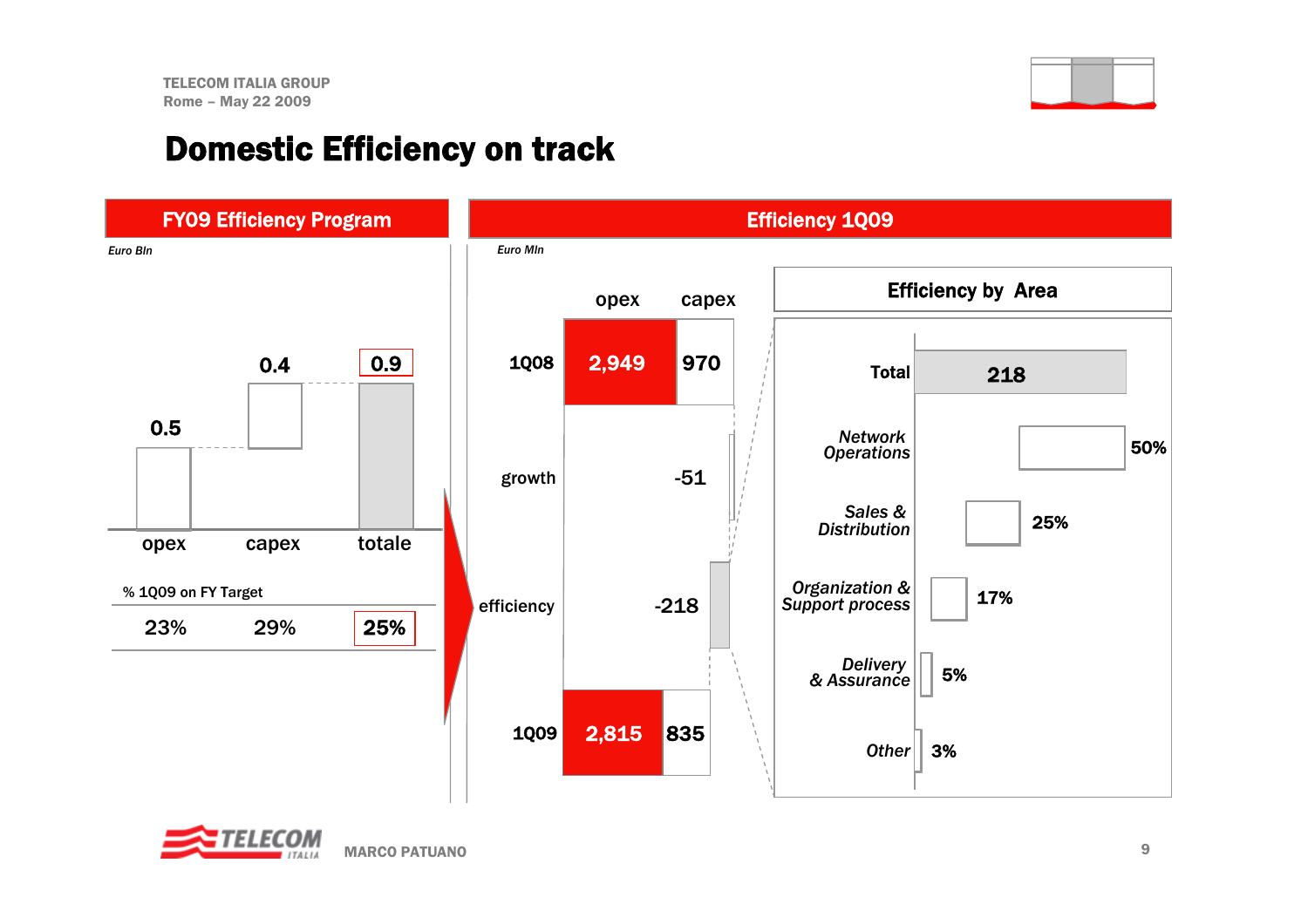### Flexibility in Domestic Opex

*Euro mln. Organic Data*

![](_page_10_Figure_3.jpeg)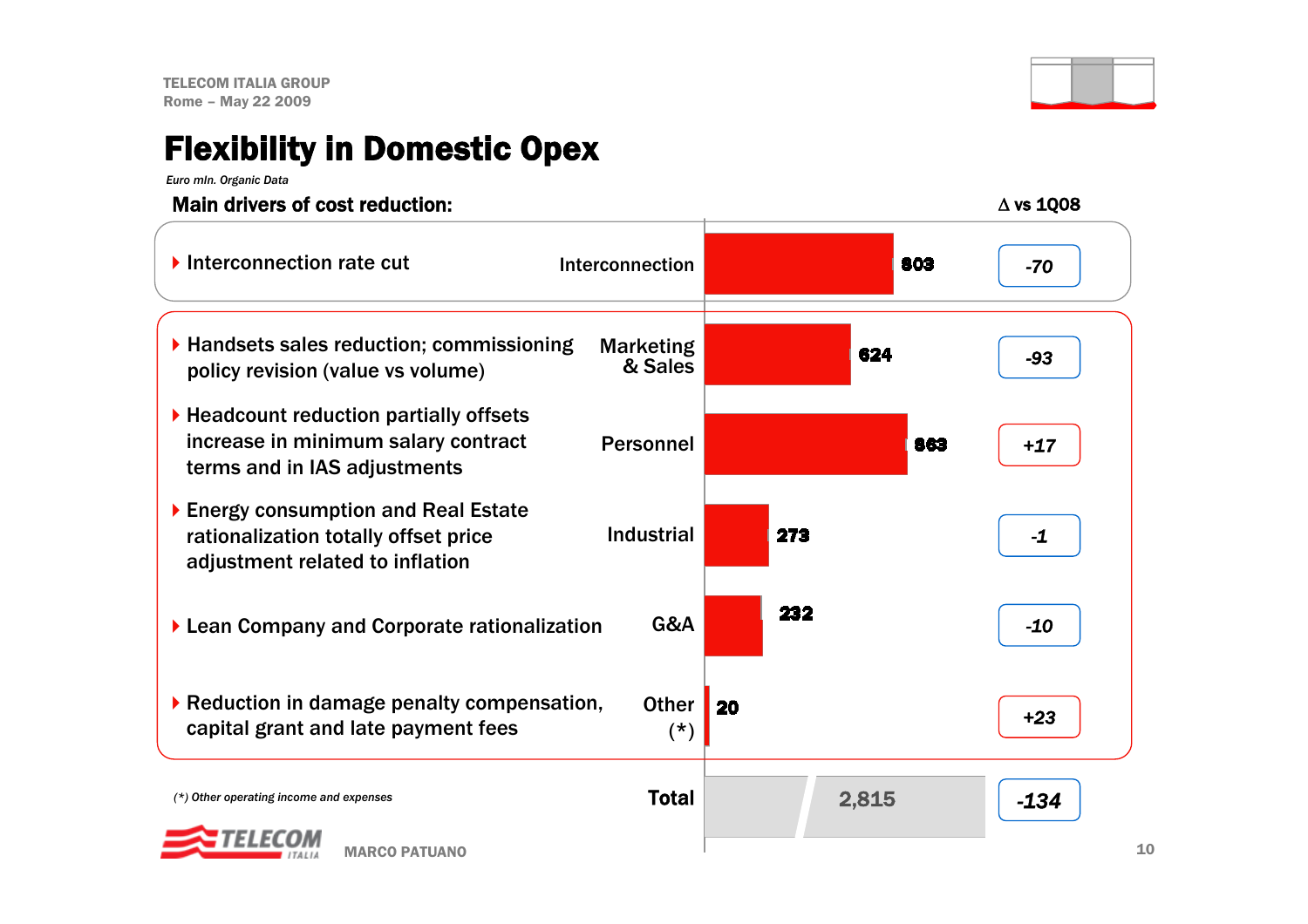TELECOM ITALIA GROUPRome – May 22 2009

#### Operating Cash Flow

*Euro mln, Reported data*

![](_page_11_Figure_4.jpeg)

![](_page_11_Picture_5.jpeg)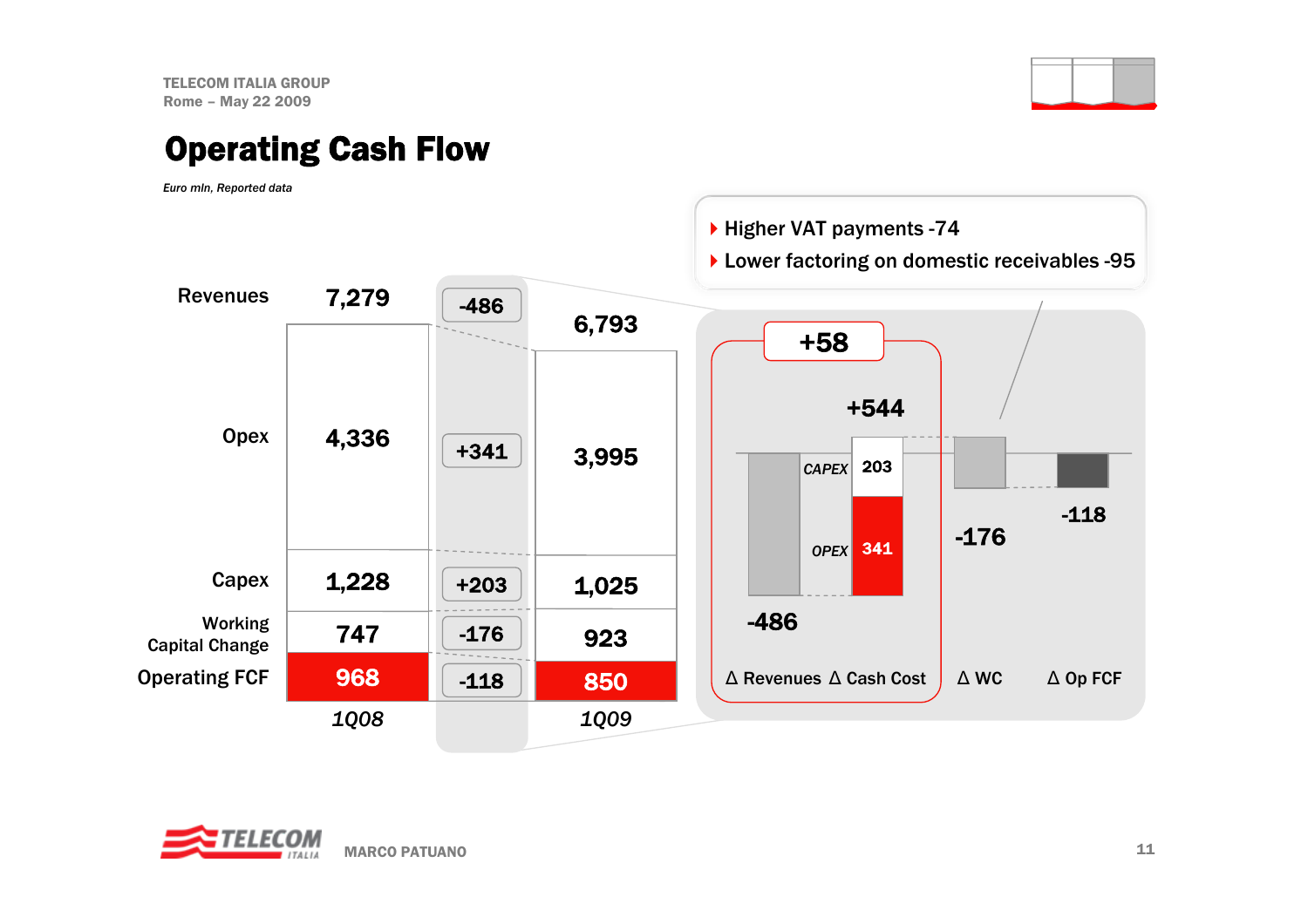![](_page_12_Picture_1.jpeg)

#### Net Debt Affected By Non-Monetary Adjustments

| Euro mln |             |                                                     |                   |                                                                |                                                              |              |
|----------|-------------|-----------------------------------------------------|-------------------|----------------------------------------------------------------|--------------------------------------------------------------|--------------|
|          |             | ▶ +187 Tax Litigation<br>▶ +11 Income Taxes         |                   |                                                                | ▶ +782 Cash Financial Expenses<br>▶ (265) Financial Accruals |              |
|          | 34,039      | (850)                                               | $+198$            | $+517$                                                         | $+614$                                                       | 34,518       |
|          |             |                                                     | $+479$            |                                                                |                                                              |              |
|          | <b>FY08</b> | <b>Operating</b><br><b>Free Cash</b><br><b>Flow</b> | <b>Cash Taxes</b> | <b>Cash Financial</b><br>Expenses/Financial<br><b>Accruals</b> | Hedge Account &<br><b>Other Impacts</b>                      | <b>1Q09</b>  |
| 1Q08     | FY07:35,701 | (968)                                               | $+23$             | $+505$                                                         | $+175$                                                       | 1Q08: 35,436 |
| $\Delta$ |             | $+118$                                              | $+175$            | $+12$                                                          | $+439$                                                       |              |

![](_page_12_Picture_4.jpeg)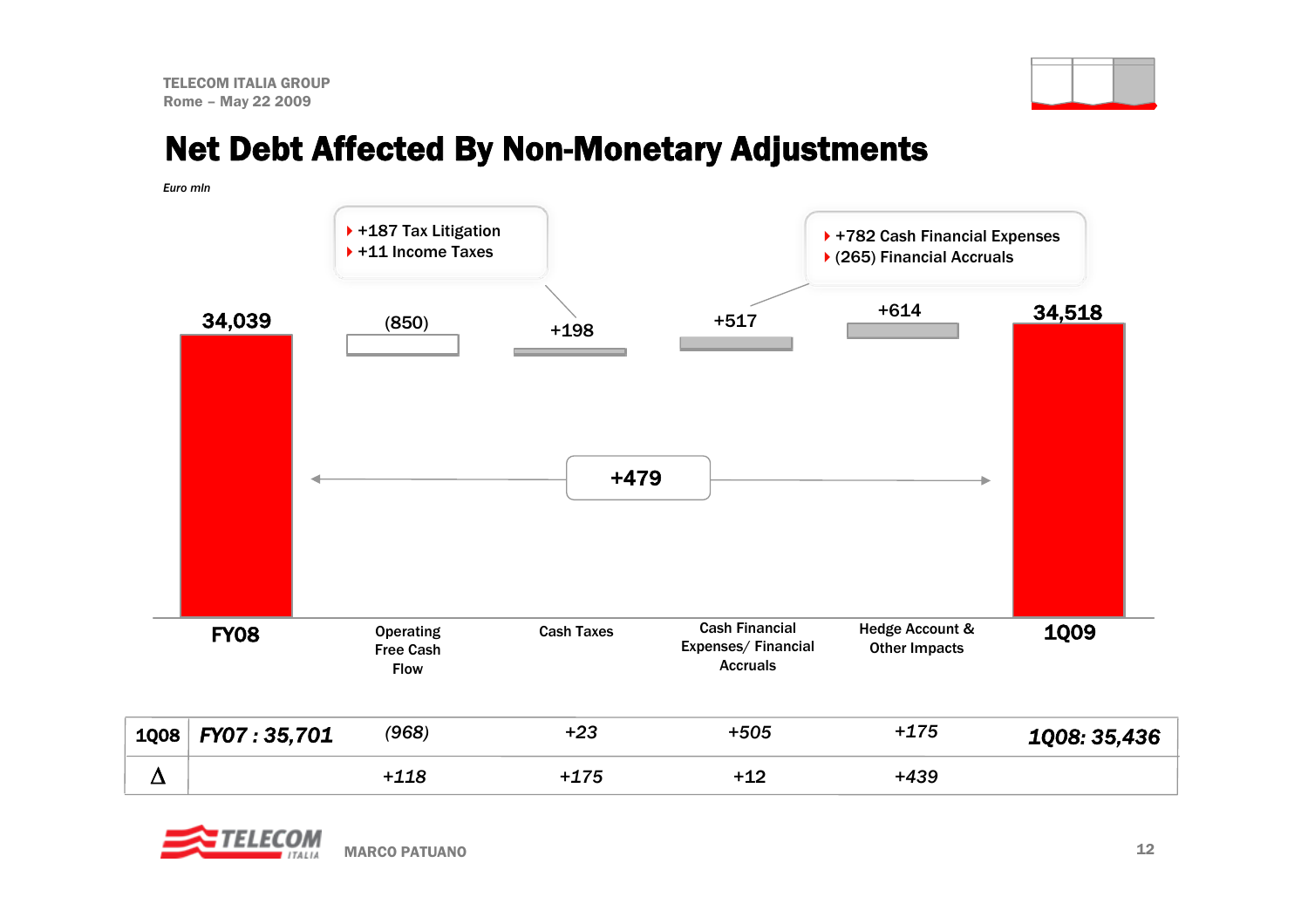### Refinancing On Track

- ▶ GBP 750 mln issue:
	- 8 yr maturity, 7.375% coupon, 7.449% yield
		- ▶ Great response from investors
		- $\blacktriangleright$  Increased issue amount and final pricing below initial guidance
- ▶ Euro 1,500 mln issue in two tranches:
	- ▶ Euro 650 mln 4yr maturity, 6.75% coupon, 6.875% yield
	- ▶ Euro 850 mln 7yr maturity, 8.25% coupon, 8.30% yield
- ▶ Euro 500 mln private placement:

5yr maturity, 7.875% coupon, 7.943% yield

- ▶ TI took advantage of the window of opportunity in January in the Euro Bond Market with no execution risk and locked in a 5 - year swap rate at historically low levels
- ▶ Euro 600 mln European Investment Bank Loan, subscribed on February 12, 8 yr maturity, still undrawn

![](_page_13_Picture_13.jpeg)

![](_page_13_Figure_14.jpeg)

Euro 3.5 bln refinancing already done to date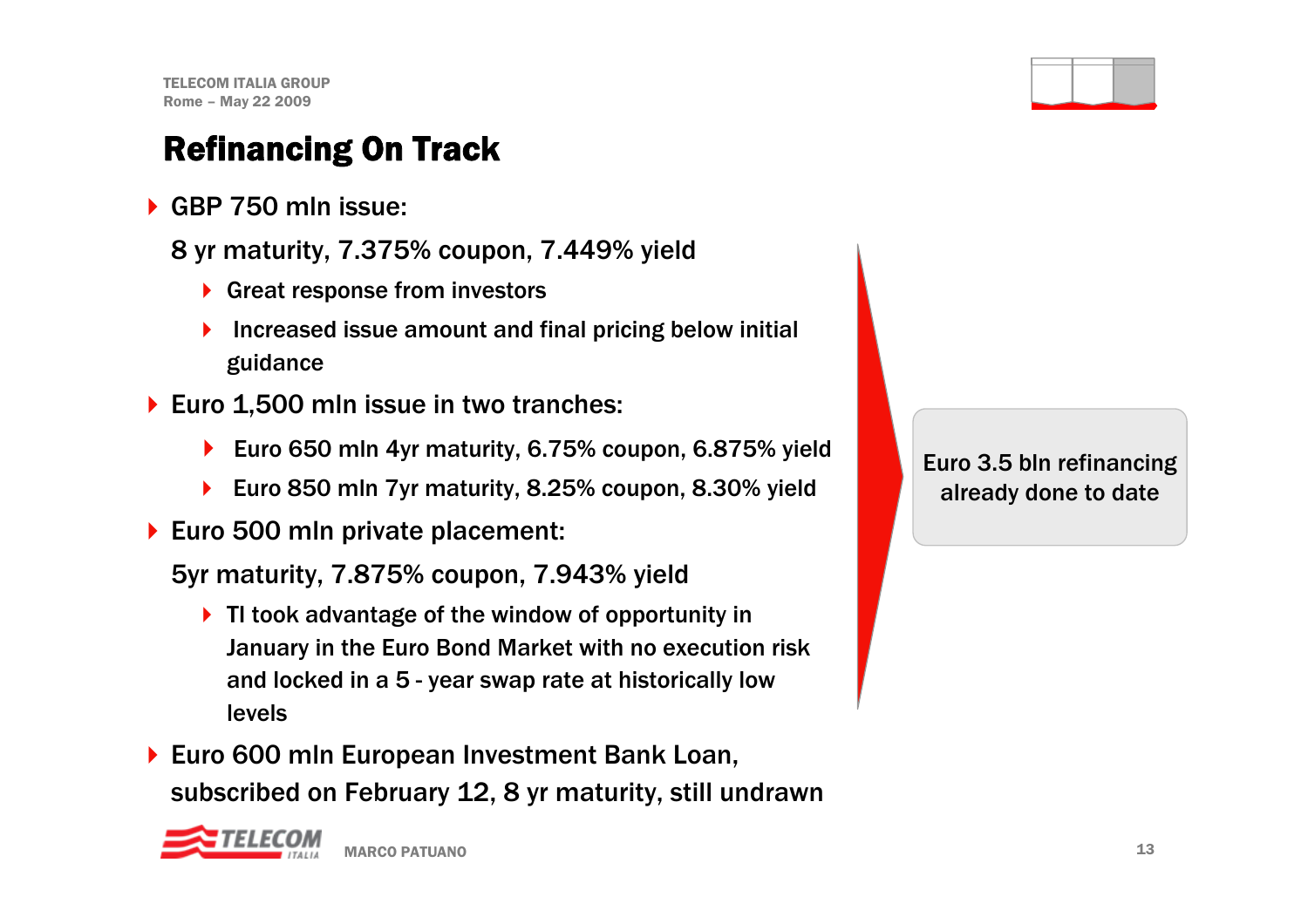#### Even and Back-Loaded Maturities (as of March 31, 2009)

*Euro mln*

![](_page_14_Figure_5.jpeg)

(1)  $\epsilon$  39,639 mln is the nominal amount of outstanding medium-long term debt. By adding IAS adjustments ( $\epsilon$  2,513 mln) and current liabilities ( $\epsilon$  756 mln), a gross debt figure of  $\epsilon$  42,908 *mln is reached.*

*N.B. Debt maturities are net of repurchased own bonds of which: € 180 mln TI Spa € 850 mln 5.25 % Notes due 2055, € 77 mln TI Spa € 750 mln 4.75 % Notes due 2014, € 326 mln TIF € 2,210 mln 5.575 % Notes due 2009, € 17 mln TIF € 139 mln 4.629 % Notes due 2010 and € 35 mln TIF € 1,050 mln 7.75 % Notes due 2033.*

![](_page_14_Picture_8.jpeg)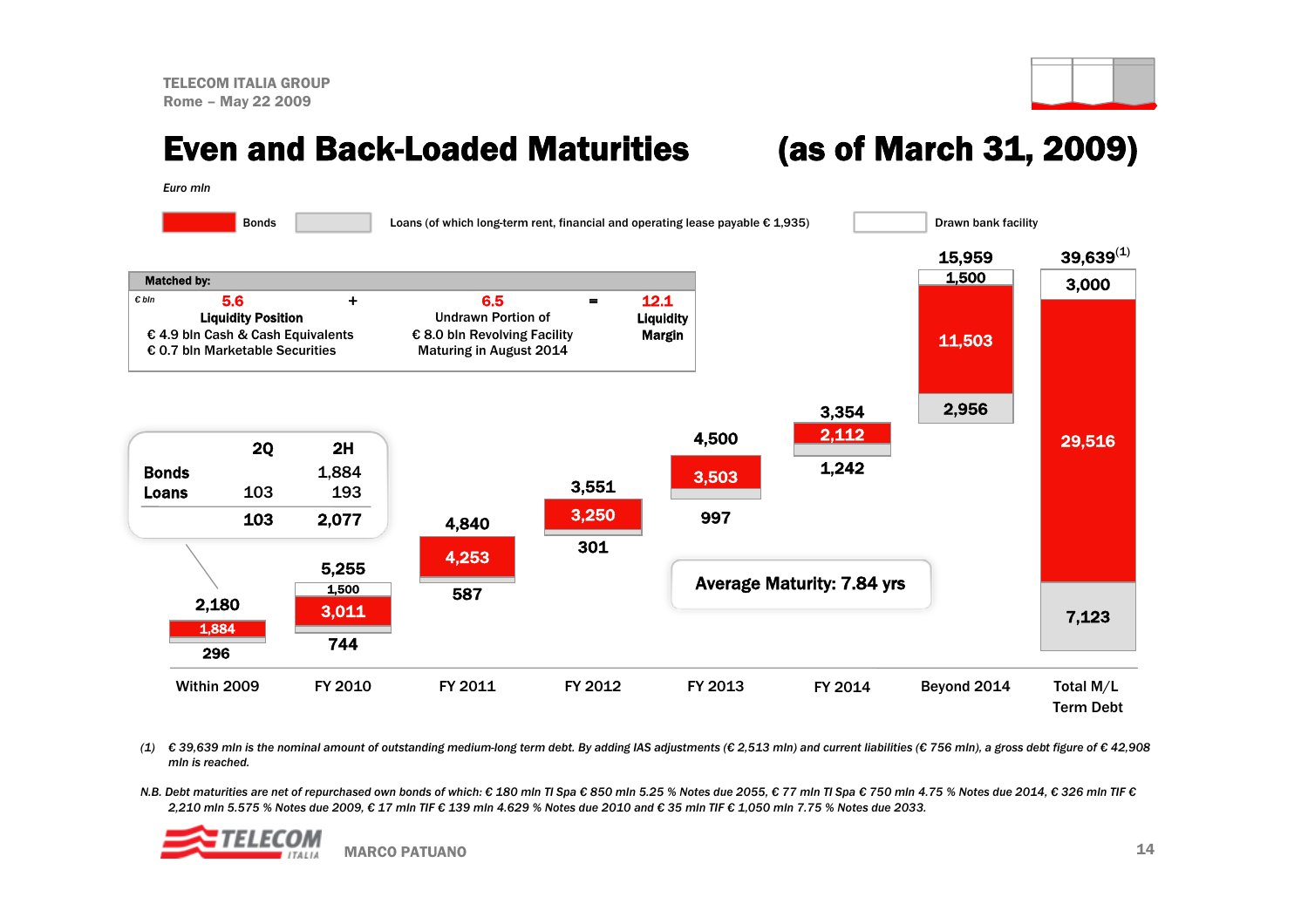#### Well Diversified and Hedged Debt (as of March 31, 2009)

![](_page_15_Figure_3.jpeg)

*(\*) Including the current portion of non current liabilities (maturing within 12 months) for € 6,401 mln (of which bonds € 4,020 mln and other € 2,381 mln)*

![](_page_15_Picture_5.jpeg)